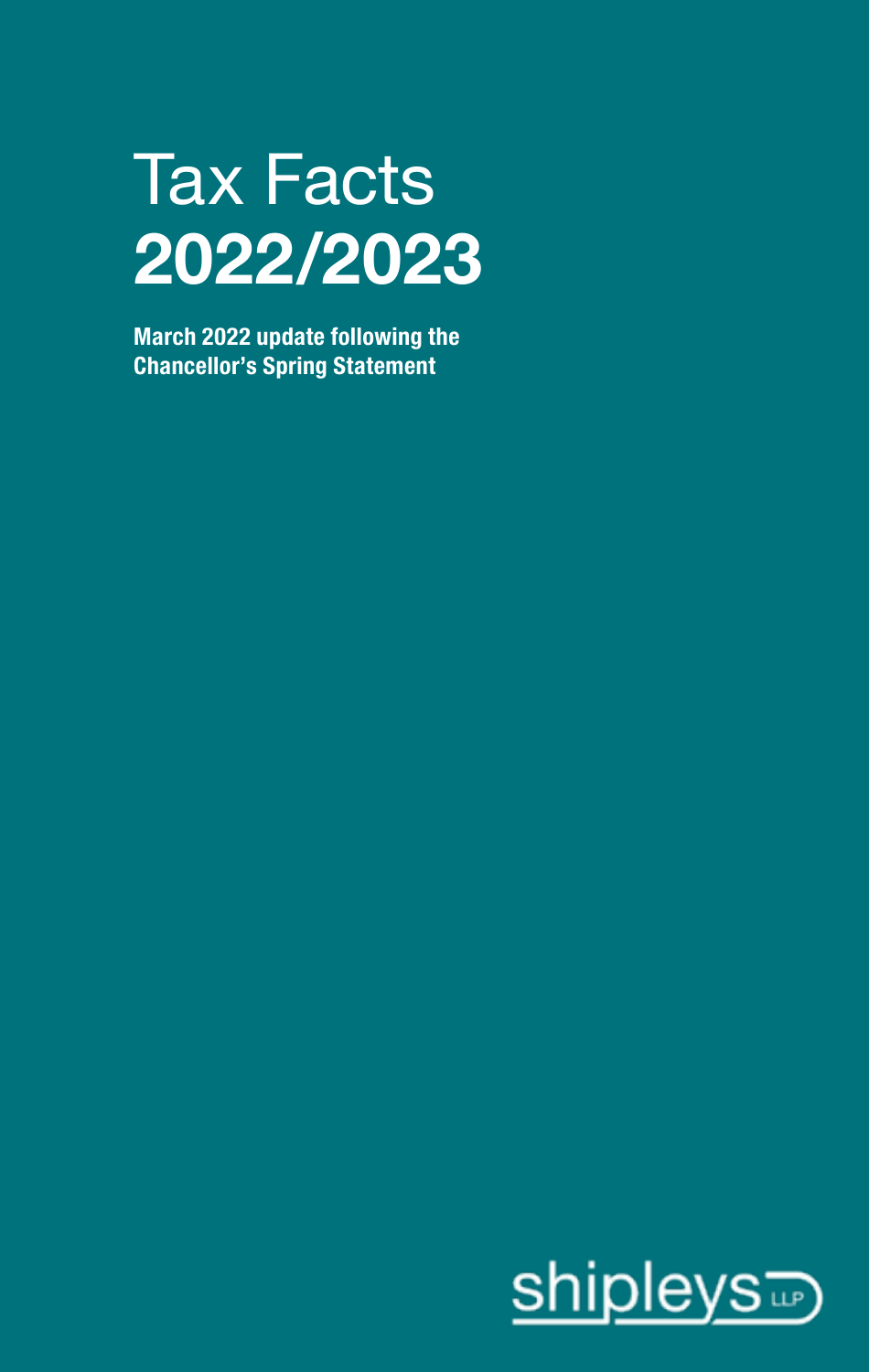# **INCOME TAX**

| <b>Main personal allowances and reliefs</b><br>Personal allowance*  |                                                                                                             | 22/23<br>£12,570 | 21/22<br>£12,570      |
|---------------------------------------------------------------------|-------------------------------------------------------------------------------------------------------------|------------------|-----------------------|
| Marriage/civil partner's transferable allowance                     |                                                                                                             | £1.260           | £1.260                |
| Married couple's/civil partner's allowance at 10% <sup>†</sup>      |                                                                                                             |                  |                       |
| (if at least one born before 6/4/35) - maximum                      |                                                                                                             | £9.415           | £9.125                |
|                                                                     | $-$ minimum                                                                                                 | £3,640           | £3,530                |
| Blind person's allowance                                            |                                                                                                             | £2.600           | £2.520                |
| Rent-a-room relief                                                  |                                                                                                             | £7,500           | £7,500                |
| Property allowance and trading allowance (each)                     |                                                                                                             | £1,000           | £1,000                |
|                                                                     | *Personal allowance reduced by £1 for every £2 of adjusted net income over £100,000                         |                  |                       |
|                                                                     | t Married couple's/civil partner's allowance reduced by £1 for every £2 of adjusted net income over £31,400 |                  |                       |
| (£30,400 for 21/22), until minimum reached                          |                                                                                                             |                  |                       |
| UK taxpayers' non-dividend, non-savings income**                    |                                                                                                             | 22/23            | 21/22                 |
| 20% basic rate on first slice of taxable income up to               |                                                                                                             | £37,700          | £37,700               |
| 40% higher rate on next slice of taxable income over                |                                                                                                             | £37.700          | £37,700               |
| 45% additional rate on taxable income over                          |                                                                                                             | £150.000         | £150,000              |
| **Rates and bands differ for Scottish taxpayers.                    |                                                                                                             |                  |                       |
| All UK taxpayers                                                    |                                                                                                             |                  |                       |
| Starting rate at 0% on band of savings income up to <sup>††</sup>   |                                                                                                             | £5.000           | £5,000                |
| Personal savings allowance at 0%: Basic rate                        |                                                                                                             | £1,000           | £1,000                |
|                                                                     | Higher rate                                                                                                 | £500             | £500                  |
|                                                                     | <b>Additional rate</b>                                                                                      | £0               | £0                    |
| Dividend allowance at 0%:                                           | All individuals                                                                                             | £2,000           | £2.000                |
| Tax rates on dividend income:                                       | Basic rate                                                                                                  | 8.75%            | 7.5%                  |
|                                                                     | Higher rate                                                                                                 | 33.75%           | 32.5%                 |
|                                                                     | <b>Additional rate</b>                                                                                      | 39.35%           | 38.1%                 |
| Trusts: Standard rate band generally<br>Rate applicable to trusts:  | <b>Dividends</b>                                                                                            | £1,000<br>39.35% | £1,000<br>38.1%       |
|                                                                     | Other income                                                                                                | 45%              | 45%                   |
|                                                                     | ttNot available if taxable non-savings income exceeds the starting rate band                                |                  |                       |
|                                                                     |                                                                                                             |                  |                       |
| High Income Child Benefit Charge 1% of benefit per £100 of adjusted |                                                                                                             |                  |                       |
| net income between £50,000 - £60,000                                |                                                                                                             |                  |                       |
|                                                                     | Non-domicile remittance basis charge after UK residence in at least:                                        |                  |                       |
| 7 of the last 9 tax years                                           |                                                                                                             | £30,000          | £30,000               |
| 12 of the last 14 tax years                                         |                                                                                                             | £60,000          | £60,000               |
| <b>REGISTERED PENSIONS</b>                                          |                                                                                                             |                  |                       |
|                                                                     |                                                                                                             | 22/23            | 21/22                 |
| Lifetime allowance                                                  |                                                                                                             |                  | £1,073,100 £1,073,100 |
| Money purchase annual allowance                                     |                                                                                                             | £4,000           | £4,000                |
| Annual allowance*                                                   |                                                                                                             | £40.000          | £40.000               |
|                                                                     | Annual allowance charge on excess is at applicable tax rate(s) on earnings                                  |                  |                       |
|                                                                     | Lifetime allowance charge if excess is drawn as cash: 55%; as income: 25%                                   |                  |                       |
| Pension commencement lump sum up to 25% of pension benefit value    |                                                                                                             |                  |                       |
| income being over £200,000                                          | *Reduced by £1 for every £2 of adjusted income over £240,000 to a minimum of £4,000, subject to threshold   |                  |                       |
| <b>STATE PENSIONS</b>                                               |                                                                                                             |                  |                       |
|                                                                     |                                                                                                             | Annual           | Weeklv                |

| New state pension – where state pension age reached after 5/4/16 | £9.627.80 | £185.15 |
|------------------------------------------------------------------|-----------|---------|
| Basic state pension – single person*                             | £7.376.20 | £141.85 |
| Basic state pension – spouse/civil partner*                      | £4.420.00 | £85.00  |
| *State pension age reached before 6/4/16                         |           |         |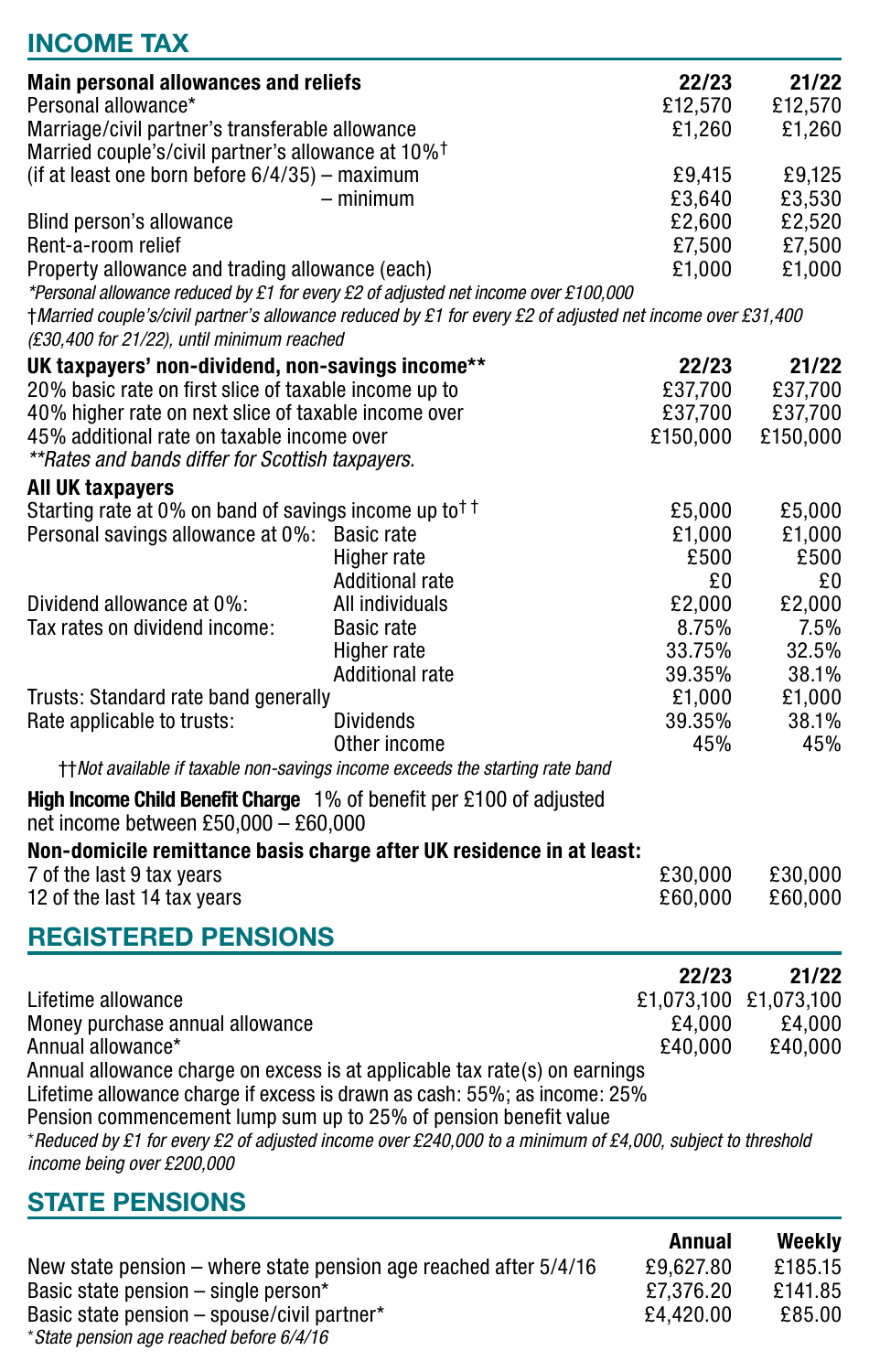# **TAX INCENTIVISED INVESTMENT**

| <b>Total Individual Savings Account (ISA)</b>                         | 22/23                 | 21/22    |
|-----------------------------------------------------------------------|-----------------------|----------|
| limit excluding Junior ISAs (JISAs)                                   | £20,000               | £20.000  |
| Lifetime ISA                                                          | £4.000                | £4.000   |
| <b>JISA and Child Trust Fund</b>                                      | £9.000                | £9.000   |
| <b>Venture Capital Trust (VCT) at 30%</b>                             | £200.000              | £200.000 |
| <b>Enterprise Investment Scheme (EIS) at 30%*</b>                     | £2,000,000 £2,000,000 |          |
| EIS eligible for CGT deferral relief                                  | No limit              | No limit |
| Seed EIS (SEIS) at 50%                                                | £100.000              | £100.000 |
| SEIS CGT reinvestment relief                                          | 50%                   | 50%      |
| *Above £1,000,000 investment must be in knowledge-intensive companies |                       |          |

# **NATIONAL INSURANCE CONTRIBUTIONS**

| Class 1                                                                                                                                                                                                                     | <b>Employee</b>        | <b>Employer</b>     |
|-----------------------------------------------------------------------------------------------------------------------------------------------------------------------------------------------------------------------------|------------------------|---------------------|
| NICs rate                                                                                                                                                                                                                   | 13.25%                 | 15.05%              |
| No NICs for employees generally on the first                                                                                                                                                                                | $£242$ pw <sup>†</sup> | £175 pw             |
| No NICs* for: younger/veteran employees on the first                                                                                                                                                                        | £242 pw <sup>+</sup>   | £967 pw             |
| freeport employees* on the first                                                                                                                                                                                            | £242 pw <sup>+</sup>   | £481 pw             |
| NICs rate charged up to                                                                                                                                                                                                     | £967 pw                | No limit            |
| 3.25% NICs on earnings over                                                                                                                                                                                                 | £967 pw                | N/A                 |
| *Employees generally under 21 years and apprentices under 25 years. Veterans in first 12 months of civilian<br>employment. Employees at freeports in Great Britain in the first three years of employment from 6 April 2022 |                        |                     |
| <b>Employment Allowance</b>                                                                                                                                                                                                 |                        | £5,000              |
| Per business – not available if sole employee is a director or                                                                                                                                                              |                        |                     |
| employer's NICs for 21/22                                                                                                                                                                                                   |                        | £100,000 or more    |
| <b>Limits and Thresholds</b>                                                                                                                                                                                                | Weekly                 | Annual              |
| Lower earnings limit                                                                                                                                                                                                        | £123                   | £6,396              |
| Primary threshold                                                                                                                                                                                                           | £242†                  | £12,570**           |
| Secondary threshold                                                                                                                                                                                                         | £175                   | £9,100              |
| Upper earnings limit                                                                                                                                                                                                        |                        |                     |
| (and upper secondary thresholds)                                                                                                                                                                                            | £967                   | £50,270             |
| <b>Class 1A Employer</b> On car and fuel benefits and most other taxable benefits                                                                                                                                           |                        |                     |
| provided to employees and directors                                                                                                                                                                                         |                        | 15.05%              |
| Class 2 Self-employed Flat rate per week                                                                                                                                                                                    |                        | £3.15 (£163.80 pa)  |
| Small profits threshold                                                                                                                                                                                                     |                        | £6,725              |
| <b>Class 4 Self-employed</b> On annual profits of                                                                                                                                                                           | £11,908 to £50,270:    | 10.25%              |
|                                                                                                                                                                                                                             | Over £50,270:          | 3.25%               |
| <b>Class 3</b> Voluntary flat rate per week                                                                                                                                                                                 |                        | £15.85 (£824.20 pa) |
| †£190 pw before 6 July 2022 **£9,880 before 6 July 2022                                                                                                                                                                     |                        |                     |

## **CAPITAL GAINS TAX**

| <b>Tax Rates - Individuals</b>                                                            | 22/23   | 21/22      |
|-------------------------------------------------------------------------------------------|---------|------------|
| Below UK higher rate income tax band                                                      | 10%     | 10%        |
| Within UK higher and additional rate income tax bands                                     | 20%     | <b>20%</b> |
| <b>Tax Rate - Trusts and Estates</b>                                                      | 20%     | 20%        |
| <b>Surcharge</b> for residential property and carried interest<br><b>Exemptions</b>       | 8%      | 8%         |
| Annual exempt amount: Individuals, estates, etc.                                          | £12.300 | £12.300    |
| <b>Trusts generally</b>                                                                   | £6.150  | £6.150     |
| <b>Chattels:</b> gain limited to <sup>5</sup> /srds of proceeds exceeding                 | £6.000  | £6.000     |
| <b>Business Asset Disposal Relief</b>                                                     |         |            |
| 10% on lifetime limit of £1,000,000                                                       |         |            |
| For trading businesses and companies (minimum 5% participation) held for at least 2 years |         |            |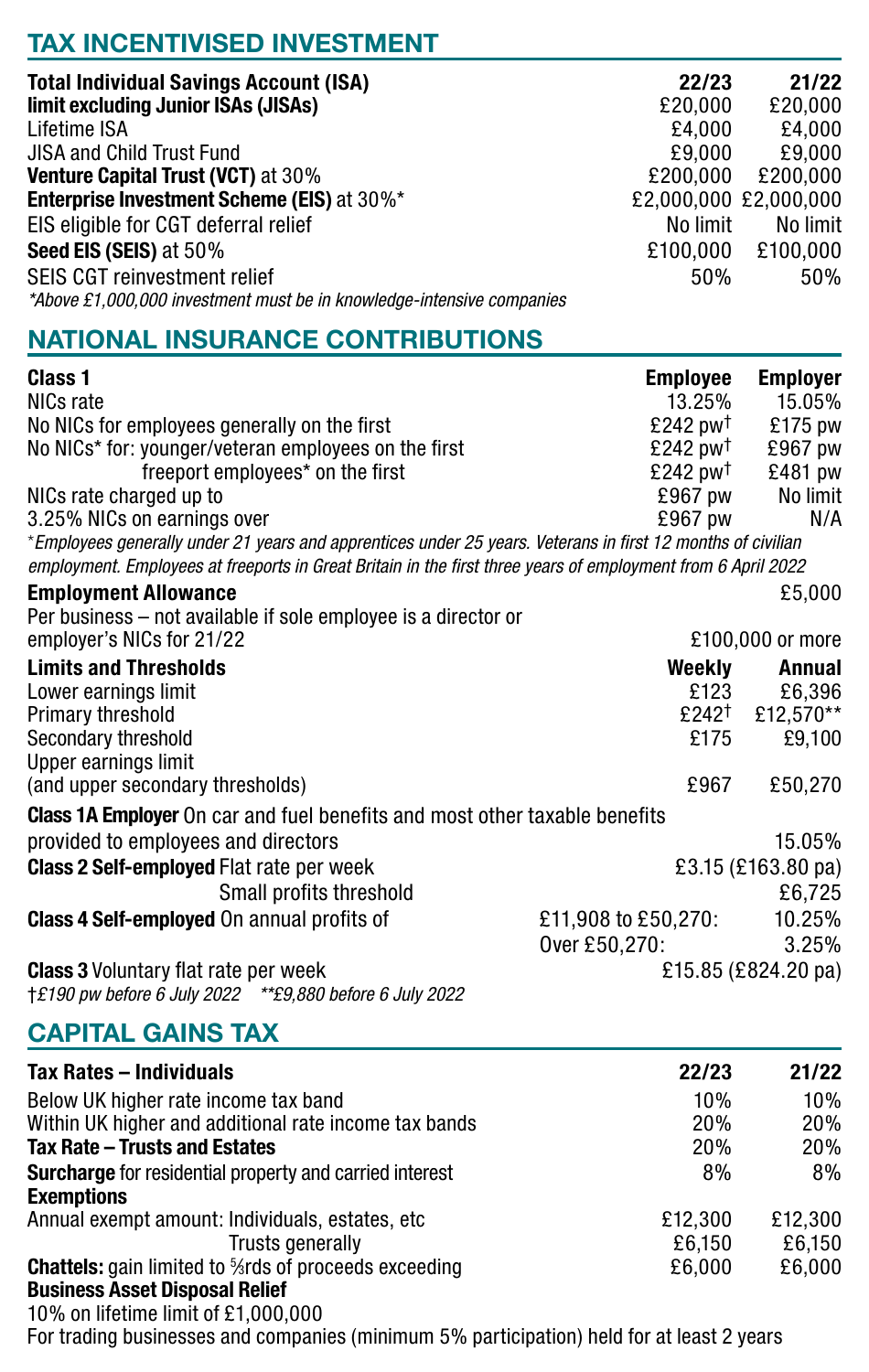## **INHERITANCE TAX**

|                                                                                                           |         |                  |          | 22/23   | 21/22          |
|-----------------------------------------------------------------------------------------------------------|---------|------------------|----------|---------|----------------|
| Nil-rate band*                                                                                            |         |                  | £325.000 |         | £325.000       |
| Residence nil-rate band*†                                                                                 |         |                  | £175,000 |         | £175.000       |
| Rate of tax on excess                                                                                     |         |                  |          | 40%     | 40%            |
| Rate if at least 10% of net estate left to charity                                                        |         |                  |          | 36%     | 36%            |
| Lifetime transfers to and from certain trusts                                                             |         |                  |          | 20%     | <b>20%</b>     |
| Overseas domiciled spouse/civil partner exemption                                                         |         |                  | £325,000 |         | £325.000       |
| 100% relief: businesses, unlisted/AIM companies, certain farmland/buildings                               |         |                  |          |         |                |
| 50% relief: certain other business assets e.g. farmland let before 1/9/95                                 |         |                  |          |         |                |
| Annual exempt gifts of:                                                                                   |         | £3.000 per donor |          |         | £250 per donee |
| Tapered tax charge on lifetime gifts within 7 years of death                                              |         |                  |          |         |                |
| Years between gift and death                                                                              | $0 - 3$ | $3 - 4$          | $4 - 5$  | $5 - 6$ | $6 - 7$        |
| % of death tax charge                                                                                     | 100     | 80               | 60       | 40      | 20             |
| tlp to 100% of the unused preparties of a decessed enouge's/obul pertper's pil rate band and/or regidence |         |                  |          |         |                |

*\*Up to 100% of the unused proportion of a deceased spouse's/civil partner's nil-rate band and/or residence nil-rate band can be claimed on the survivor's death* 

†*Estates over £2,000,000: the value of the residence nil-rate band is reduced by 50% of the excess over £2,000,000*

# **STAMP DUTIES AND PROPERTY TRANSACTION TAXES**

| Stamp Duty and Stamp Duty Reserve Tax: Stocks and marketable securities<br>Additional residential and all corporate residential properties<br>£40,000 or more $-$ add 3% to SDLT rate(s) |    |                      |       | 0.5%           |
|------------------------------------------------------------------------------------------------------------------------------------------------------------------------------------------|----|----------------------|-------|----------------|
|                                                                                                                                                                                          |    |                      |       |                |
| England & N Ireland - Stamp Duty Land Tax (SDLT) on slices of value                                                                                                                      |    |                      |       |                |
| <b>Residential property</b>                                                                                                                                                              | %  | Commercial property* |       | %              |
| Up to £125,000                                                                                                                                                                           | 0  | Up to £150,000       |       | $\Omega$       |
| £125,001-250,000                                                                                                                                                                         | 2  | £150,001-£250,000    |       | $\overline{2}$ |
| £250.001-£925.000                                                                                                                                                                        | 5  | Over £250,000        |       | 5              |
| £925.001-£1.500.000                                                                                                                                                                      | 10 |                      |       |                |
| Over £1.500.000                                                                                                                                                                          | 12 |                      |       |                |
| *0% for freeport qualifying property in England only                                                                                                                                     |    |                      |       |                |
| First time buyers: 0% on first £300,000 for properties up to £500,000                                                                                                                    |    |                      |       |                |
| Non-resident purchasers: 2% surcharge on properties £40,000 or more                                                                                                                      |    |                      |       |                |
| <b>Residential properties</b> bought by companies etc over £500,000: 15% of total consideration,                                                                                         |    |                      |       |                |
| subject to certain exemptions                                                                                                                                                            |    |                      |       |                |
| Different Property Transaction taxes apply in Scotland and Wales.                                                                                                                        |    |                      |       |                |
| <b>ANNUAL TAX ON ENVELOPED DWELLINGS</b>                                                                                                                                                 |    |                      |       |                |
| <b>Annual Tax on Enveloped Dwellings (ATED)</b>                                                                                                                                          |    |                      | 22/23 | 21/22          |

| 22/23<br><b>Annual Tax on Enveloped Dwellings (ATED)</b>   | 21/22    |
|------------------------------------------------------------|----------|
| More than £500,000 but not over £1 million<br>£3.800       | £3.700   |
| More than £1 million but not over £2 million<br>£7.700     | £7.500   |
| More than £2 million but not over £5 million<br>£26.050    | £25.300  |
| More than £5 million but not over £10 million<br>£60.900   | £59.100  |
| More than £10 million but not over £20 million<br>£122.250 | £118.600 |
| More than £20 million<br>£244.750                          | £237.400 |

# **CORPORATION TAX**

| Years to 31/3/23 and 31/3/22  | Profits: 19%          |
|-------------------------------|-----------------------|
| <b>Loans to participators</b> | Made in 22/23: 33.75% |

Diverted profits: 25% **Loans to participators** Made in 22/23: 33.75% Made in 21/22: 32.5%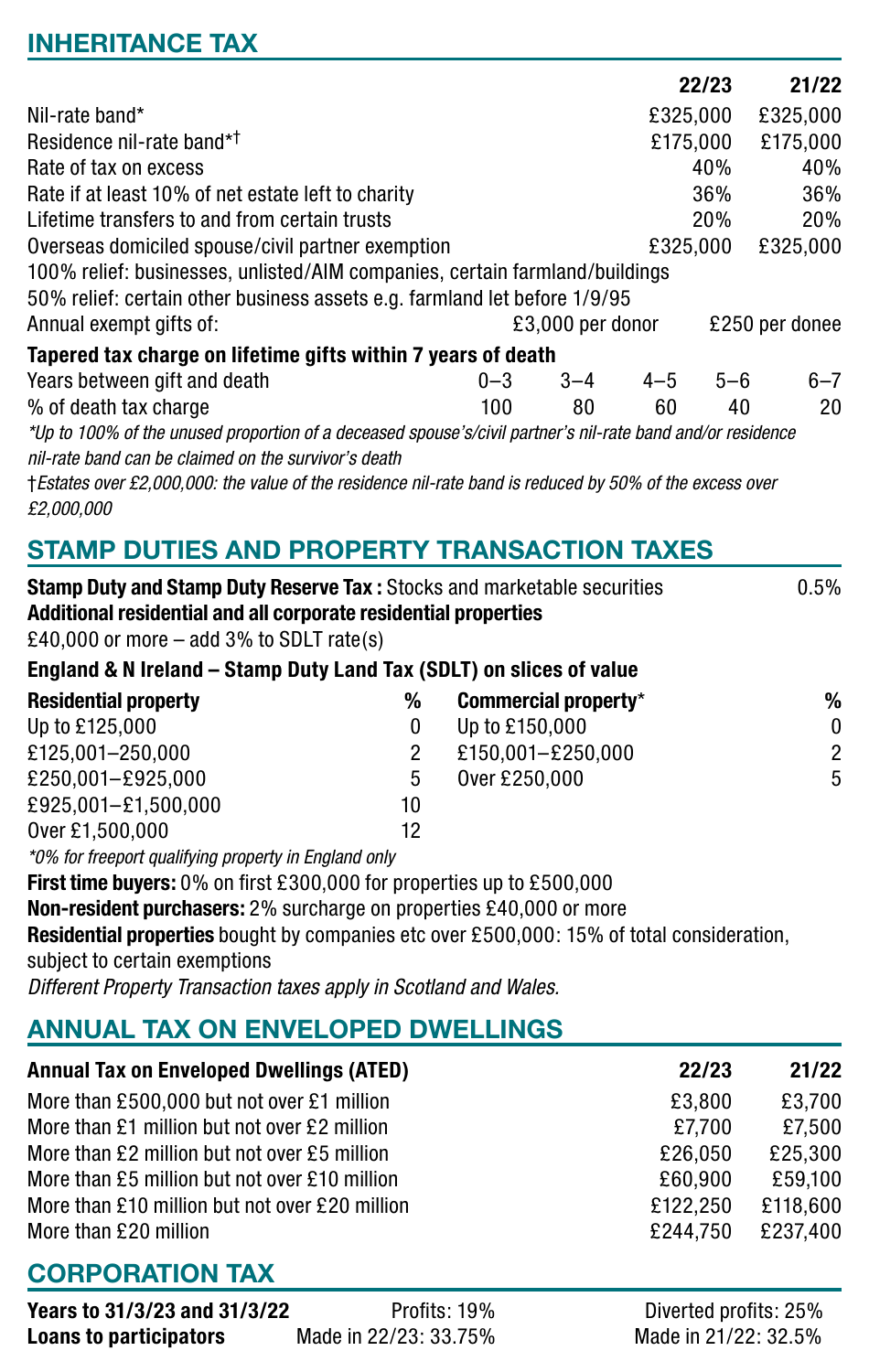# **VALUE ADDED TAX**

| 20%<br>Standard rate<br>Installation of energy saving materials (except Northern Ireland)<br>Since 1/4/17: Registration level £85,000<br>Flat rate scheme turnover limit<br>Cash and annual accounting schemes turnover limit                                                                                                                                                                                                                 |            | Domestic fuel    |                    |                                | 5%<br>0%<br>Deregistration £83,000<br>£150.000<br>£1,350,000 |
|-----------------------------------------------------------------------------------------------------------------------------------------------------------------------------------------------------------------------------------------------------------------------------------------------------------------------------------------------------------------------------------------------------------------------------------------------|------------|------------------|--------------------|--------------------------------|--------------------------------------------------------------|
| <b>CAR BENEFITS</b>                                                                                                                                                                                                                                                                                                                                                                                                                           |            |                  |                    |                                |                                                              |
| Taxable amount depends on original list price and CO <sub>2</sub> emissions in g/km.<br>Zero emission cars 2%.<br>Petrol and diesel hybrids with CO <sub>2</sub> emissions 1-50g/km                                                                                                                                                                                                                                                           |            |                  |                    |                                |                                                              |
| Range - electric-only miles                                                                                                                                                                                                                                                                                                                                                                                                                   | -30<br>14% | $30 - 39$<br>12% | 40-69 70-129<br>8% | 5%                             | $130+$<br>2%                                                 |
| All non-diesel cars over 50g/km CO <sub>2</sub>                                                                                                                                                                                                                                                                                                                                                                                               |            |                  | $51 - 54$<br>15%   |                                | 55 & over<br>16%*-37%                                        |
| *Increased for every extra 5g/km by 1% up to the maximum of 37%<br><b>Diesels</b> not meeting RDE2: add 4% to non-diesel rates, up to 37%<br>Fuel Benefit - taxable amount for private use                                                                                                                                                                                                                                                    |            |                  |                    | 22/23                          | 21/22                                                        |
| $CO2$ % charge used for car benefit multiplied by                                                                                                                                                                                                                                                                                                                                                                                             |            |                  |                    | £25,300                        | £24,600                                                      |
| <b>VANS - FOR PRIVATE USE</b>                                                                                                                                                                                                                                                                                                                                                                                                                 |            |                  |                    |                                |                                                              |
| Zero emission: chargeable amount<br>Other vans: chargeable amount<br>Fuel: chargeable amount                                                                                                                                                                                                                                                                                                                                                  |            |                  |                    | 22/23<br>Nil<br>£3,600<br>£688 | 21/22<br>Nil<br>£3,500<br>£669                               |
| TAX-FREE BUSINESS MILEAGE ALLOWANCE - OWN VEHICLE                                                                                                                                                                                                                                                                                                                                                                                             |            |                  |                    |                                |                                                              |
| Cars and vans first 10,000 miles 45p per mile<br>Qualifying passenger<br>5p per mile<br>Motorcycles<br>24p per mile                                                                                                                                                                                                                                                                                                                           |            |                  |                    |                                | then 25p per mile<br>Bicycles 20p per mile                   |
| <b>MAIN CAPITAL AND OTHER ALLOWANCES</b>                                                                                                                                                                                                                                                                                                                                                                                                      |            |                  |                    |                                |                                                              |
| Plant and machinery (P&M) 100% annual investment allowance (1st year):<br>To 31/3/23<br>P&M* super-deduction first year allowance (FYA) for companies to 31/3/23<br>Special rate P&M* FYA for companies to 31/3/23<br>Plant and machinery**<br>Patent rights and know-how**<br>Special rate P&M e.g. long-life assets and integral features of buildings**<br>Structures and buildings (straight line) <sup>†</sup><br>Electric charge points |            |                  |                    |                                | £1,000,000<br>130%<br>50%<br>18%<br>25%<br>6%<br>3%<br>100%  |
| <b>Motor Cars</b><br>CO <sub>2</sub> emissions of q/km:                                                                                                                                                                                                                                                                                                                                                                                       |            |                  | U <sub>*</sub>     | $1 - 50$                       | <b>Over 50</b>                                               |
| Capital allowance:<br>*New and unused only **Annual reducing balance †10% for freeport sites in Great Britain                                                                                                                                                                                                                                                                                                                                 |            | 100% first year  |                    | 18% pa**                       | 6% pa**                                                      |
| <b>Research and Development</b><br>Capital expenditure                                                                                                                                                                                                                                                                                                                                                                                        |            |                  |                    |                                | 100%                                                         |
| Revenue expenditure relief - small/medium-sized companies<br>Research and development expenditure credit - large companies                                                                                                                                                                                                                                                                                                                    |            |                  |                    |                                | 230%<br>13%                                                  |

SME cash credit for R&D loss surrendered 14.5%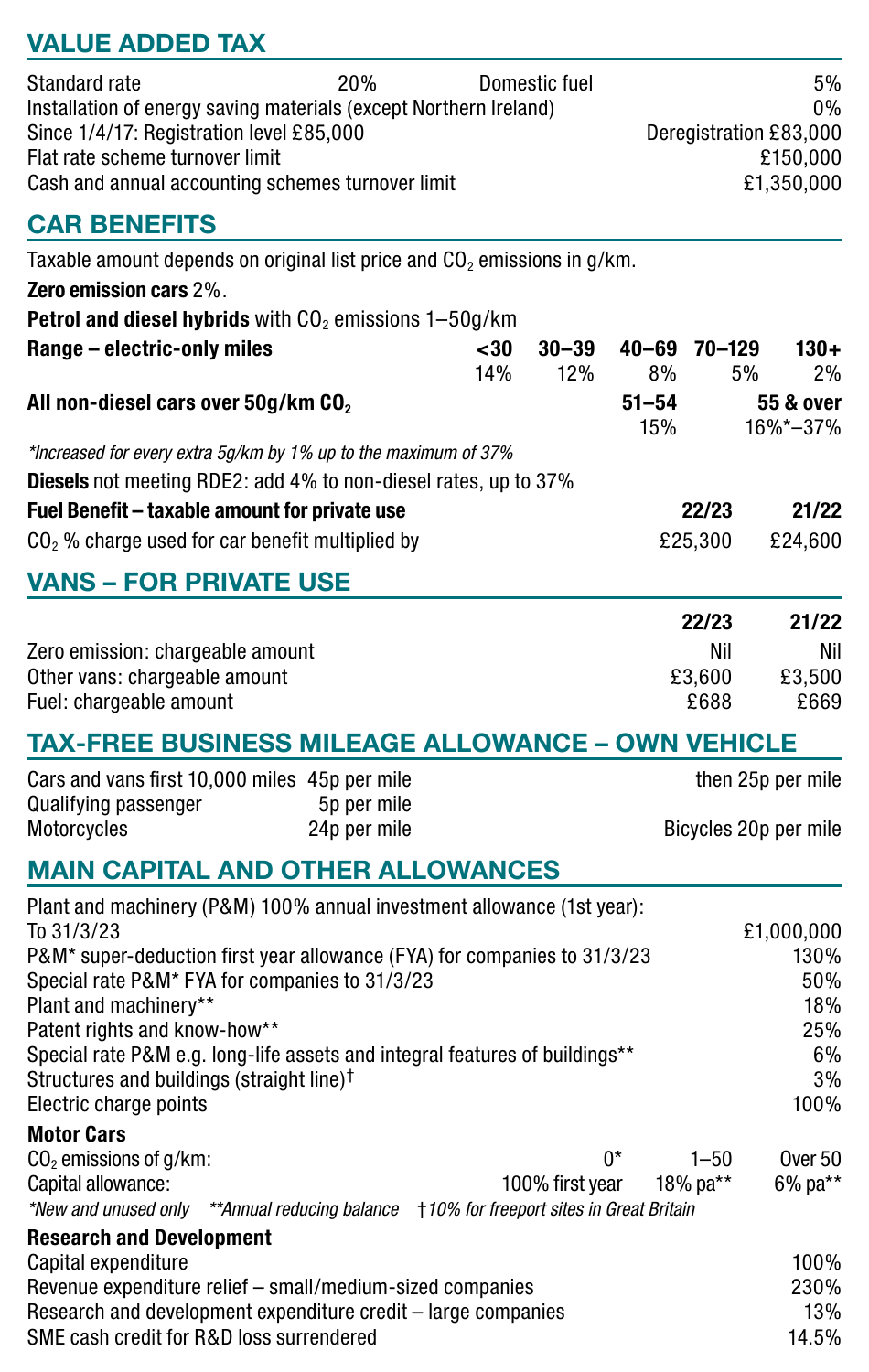## **SOCIAL SECURITY BENEFITS**

|                                                       | Weekly rates for 2022/23 (taxable unless stated otherwise).               |                                                           |
|-------------------------------------------------------|---------------------------------------------------------------------------|-----------------------------------------------------------|
|                                                       | Statutory Pay Rates Based on minimum average earnings of at least £123pw: |                                                           |
| <b>Statutory Sick Pay</b>                             |                                                                           | £99.35 standard rate                                      |
| <b>Statutory Maternity Pay/Statutory Adoption Pay</b> |                                                                           |                                                           |
|                                                       |                                                                           | First 6 weeks – 90% of average weekly pay                 |
|                                                       |                                                                           | Next 33 weeks $-90\%$ of average weekly pay up to £156.66 |
| <b>Statutory Paternity Pay</b>                        |                                                                           | 90% of average weekly pay up to £156.66                   |
| <b>Shared Parental Pay</b>                            |                                                                           | Up to 37 weeks: 90% of average weekly pay up to £156.66   |
|                                                       | Child Benefit (see 'Income Tax - High Income Child Benefit Charge')       |                                                           |
| Child benefit, first or only child                    |                                                                           | £21.80                                                    |
| Child benefit, each subsequent child                  |                                                                           | £14.45                                                    |
|                                                       | <b>National Living/National Minimum Wage (per hour)</b>                   | $1/4/22 - 31/3/23$                                        |
| Aged 23 and over                                      | <b>National Living Wage</b>                                               | £9.50                                                     |
| Aged 21-22                                            | National Minimum Wage                                                     | £9.18                                                     |
| Aged 18-20                                            | National Minimum Wage                                                     | £6.83                                                     |
| Aged under 18                                         | National Minimum Wage                                                     | £4.81                                                     |
| Apprentice                                            | National Minimum Wage                                                     | £4.81                                                     |

## **MAIN DUE DATES FOR TAX PAYMENTS**

#### **Income Tax, NICs and Capital Gains Tax – Self-Assessment**

| 31 Jan in tax year  | Normally 50% of previous year's income tax                    |
|---------------------|---------------------------------------------------------------|
| Following 31 July ∫ | (less tax deducted at source) and class 4 NICs                |
| Following 31 Jan    | Balance of income tax, class 4 NICs, CGT and all class 2 NICs |

## **Inheritance Tax**

| $0 - 0 - 1 = 1 - 1$                     |                                               |
|-----------------------------------------|-----------------------------------------------|
| Lifetime transfer 1 October-5 April:    | 6 months after month of transfer              |
| Lifetime transfer 6 April-30 September: | 30 April in following year                    |
| On death:                               | Normally 6 months after end of month of death |

#### **Corporation Tax – Self-assessment**

- Profits under £1,500,000: 9 months + 1 day after end of accounting period
- Profits £1,500,000 or over: normally payable in 7th, 10th, 13th and 16th months after start of the accounting period
- Profits £20,000,000 or over: normally payable in 3rd, 6th, 9th and 12th months after start of the accounting period
- Growing companies: no instalments where profits are £10,000,000 or less and the company was not a large company for the previous year.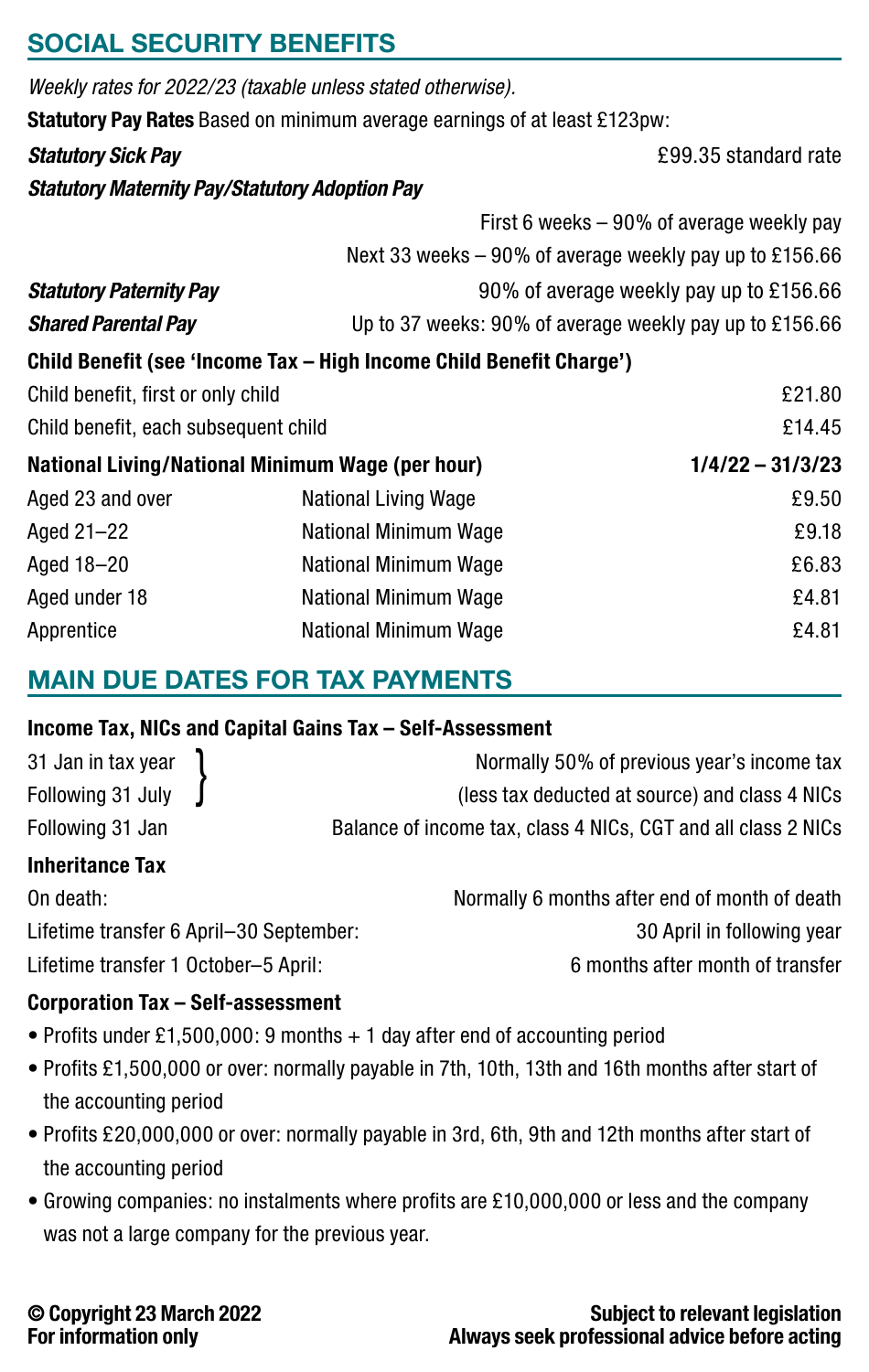## **2022/23 TAX CALENDAR**

*Make payment on previous working day where due date falls on a weekend/bank holiday.*

## **Every month**

- **19** Submit CIS contractors' monthly return.
- **22** PAYE/NICs/CIS deductions paid electronically for period ending 5th of the month (19th if not paying electronically).

## **Month end**

Submit CT600 for year ending 12 months previously. Last day to amend CT600 for year ending 24 months previously.

## **April 2022**

- **1** VAT rate on hospitality, holiday accommodation and attractions increases from 12.5% to 20%. New VAT points-based penalty regime starts. All voluntarily VAT registered businesses must send VAT returns using MTD software. Pay any outstanding tax for 2020/21 or make a Time to Pay arrangement, to avoid a late payment penalty.
- **6** New NIC rates and dividend tax rates come into force.

## **July 2022**

- **5** Last date to agree a new PAYE Settlement Agreement (PSA) for 2021/22.
- **6** NIC primary threshold increases to £242pw. Deadline for employers to return forms P11D (expenses) and P11D (b) (benefits) for

2021/22 to HMRC and provide copies to employees.

- **22** Pay class 1A NICs (19 July if not paying electronically).
- **31** Confirm tax credit claims for 2021/22 and renewal for 2022/23. Second payment on account for 2021/22 income tax and class 4 NICs.

### **August 2022**

**1** Penalty of 5% of the tax due or £300, whichever is the greater, where the 2020/21 tax return has not been filed.

## **October 2022**

- **5** Deadline to register for self-assessment for 2021/22.
- **22** Pay tax and class 1B NICs on PSAs (19th if not paying electronically).
- **31** Deadline for 2021/22 tax return if filed on paper.

### **December 2022**

**30** Deadline to submit 2021/22 tax return online to have underpaid PAYE tax collected through the 2023/24 tax code.

### **January 2023**

**31** Submit 2021/22 self-assessment tax return online. Pay balance of 2021/22 income tax, class 4 NICs, CGT and all class 2 NICs, plus first payment on account for 2022/23 income tax and class 4 NICs.

### **February 2023**

**1** Initial penalty imposed where the 2021/22 tax return has not been filed or has been filed on paper after 31 October 2022.

## **March 2023**

**2** Last day to pay 2021/22 tax to avoid automatic 5% penalty.